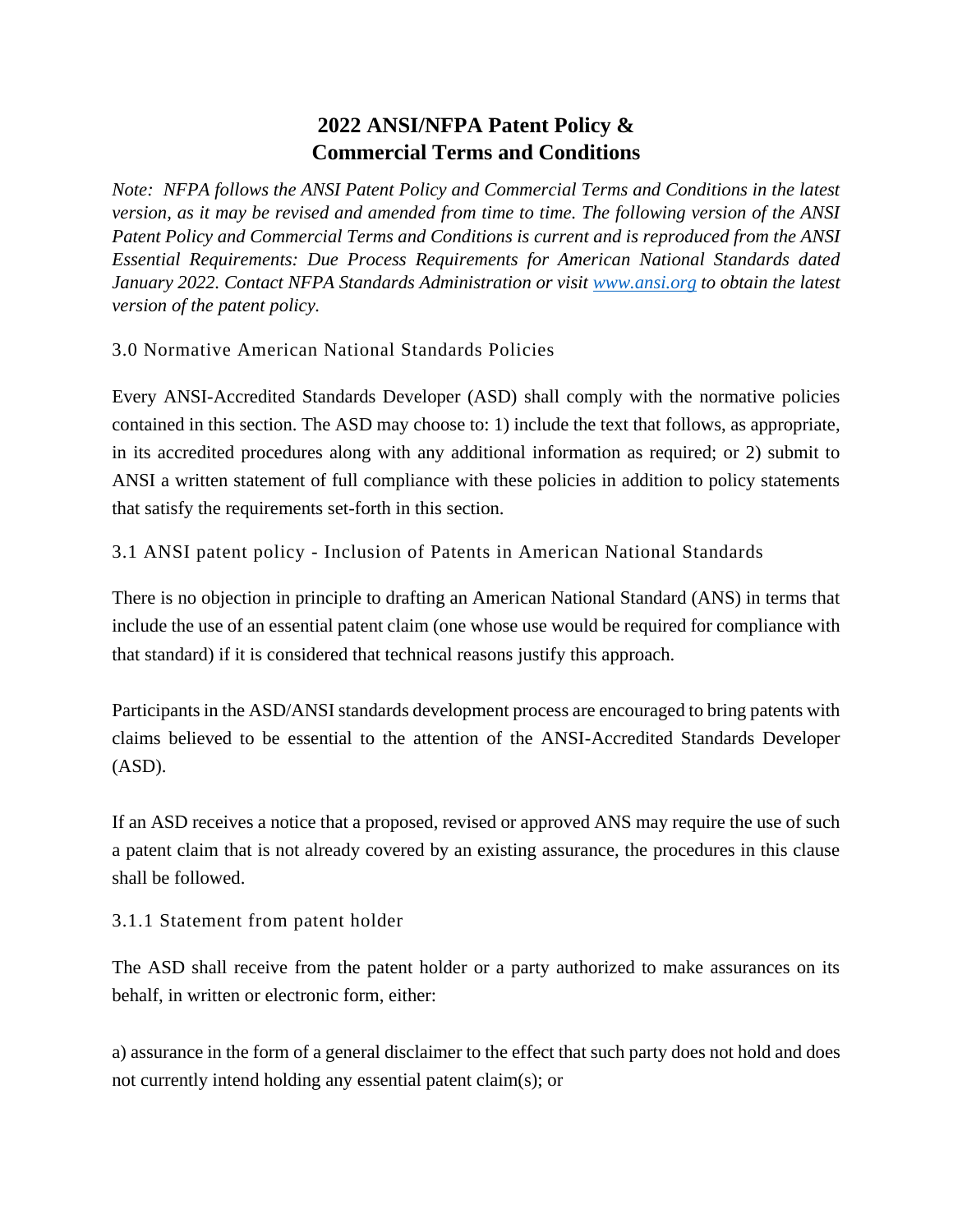b) assurance that a license to such essential patent claim(s) will be made available to applicants desiring to utilize the license for the purpose of implementing the standard either:

i) under reasonable terms and conditions that are demonstrably free of any unfair discrimination; or

ii) without compensation and under reasonable terms and conditions that are demonstrably free of any unfair discrimination.

Such assurance shall indicate that the patent holder (or third party authorized to make assurances on its behalf) will include in any documents transferring ownership of patents subject to the assurance, provisions sufficient to ensure that the commitments in the assurance are binding on the transferee, and that the transferee will similarly include appropriate provisions in the event of future transfers with the goal of binding each successor-in-interest.

The assurance shall also indicate that it is intended to be binding on successors-in-interest regardless of whether such provisions are included in the relevant transfer documents.

# 3.1.2 Record of statement

A record of the patent holder's statement shall be retained in the files of the ASD and shall be made publicly available (at the ASD's election, either on the ASD's website or ANSI's Letter of Assurance (LOA) repository).

## 3.1.3 Notice

When the ASD receives from a patent holder the assurance set forth in 3.1.1.b above, the standard shall include a note substantially as follows:

NOTE – The user's attention is called to the possibility that compliance with this standard may require use of an invention covered by patent rights.

By publication of this standard, no position is taken with respect to the validity of any such claim(s) or of any patent rights in connection therewith. If a patent holder has filed a statement of willingness to grant a license under these rights on reasonable and nondiscriminatory terms and conditions to applicants desiring to obtain such a license, then details may be obtained from the standards developer.

#### 3.1.4 Responsibility for identifying patents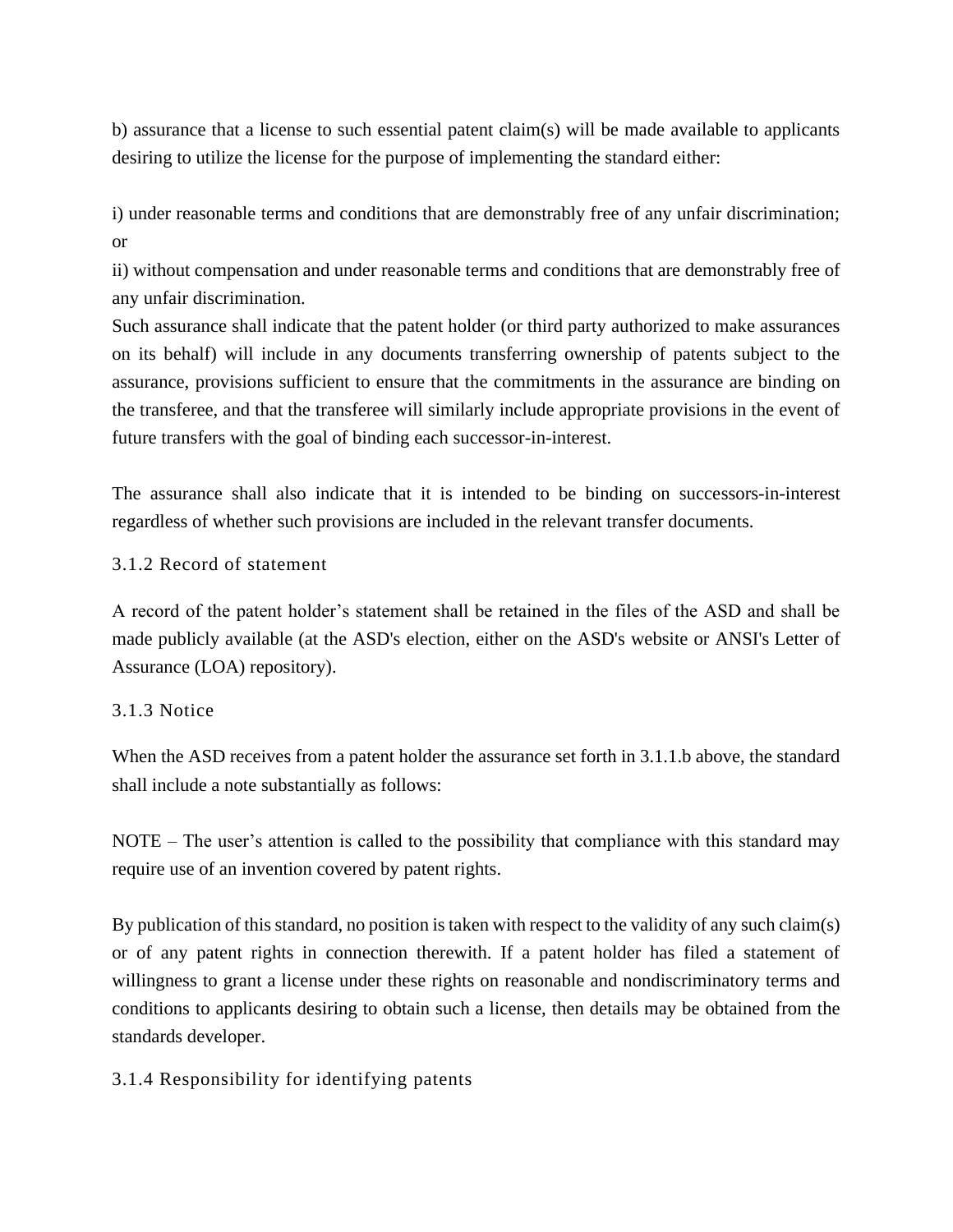Neither the ASD nor ANSI is responsible for identifying patents for which a license may be required by an American National Standard or for conducting inquiries into the legal validity or scope of those patents that are brought to their attention.

## 3.2 Commercial terms and conditions

Except as otherwise permitted by these *Essential Requirements,* ANS shall not include terms or conditions that are primarily contractual or commercial in nature, as opposed to technical, engineering or scientific in nature. Thus, for example, an ANS shall not include contractual requirements (3.2.1); endorse or require the use of proprietary products or services (3.2.2); or endorse or require the use of particular conformity-assessment bodies, testing facilities or training organizations (3.2.3).

3.2.1 Contractual Requirements

Except as provided below, ANS shall not include contractual requirements such as those relating to particular products or services, guarantees, warranties, reworks, indemnities, buybacks, price-related terms and other conditions of sale or use.

## 3.2.2 Endorsements of Proprietary Products or Services

ANS shall not endorse or require the purchase or use of proprietary products or service providers as a condition of implementing the standard. Proprietary in this context means products or services that are the property of an owner and cannot be obtained or recreated without the consent of the owner. For example, an ANS may not endorse or require the purchase or use of brand-name tools or components, licenses, manufacturer lists, service provider lists or copyrighted materials.<sup>1</sup> However, for informational purposes, where known sources exist for products or services necessary to comply with the ANS, it is permissible, but not obligatory, to identify the sources (which may include a source's name and address) in a footnote, an appendix, or reference to a website. The referenced products or services

<sup>&</sup>lt;sup>1</sup> The term "copyrighted materials" is not intended to include: (a) manufacturers' instruction/safety manuals; or (b) third-party standards, when such documents are incorporated by reference into the text of an ANS for non-commercial technical, or safetyrelated purposes, as long as such references do not otherwise violate other provisions of the Commercial Terms and Conditions Policy (*e.g*., they cannot also include warranties, guarantees and like commercial clauses).